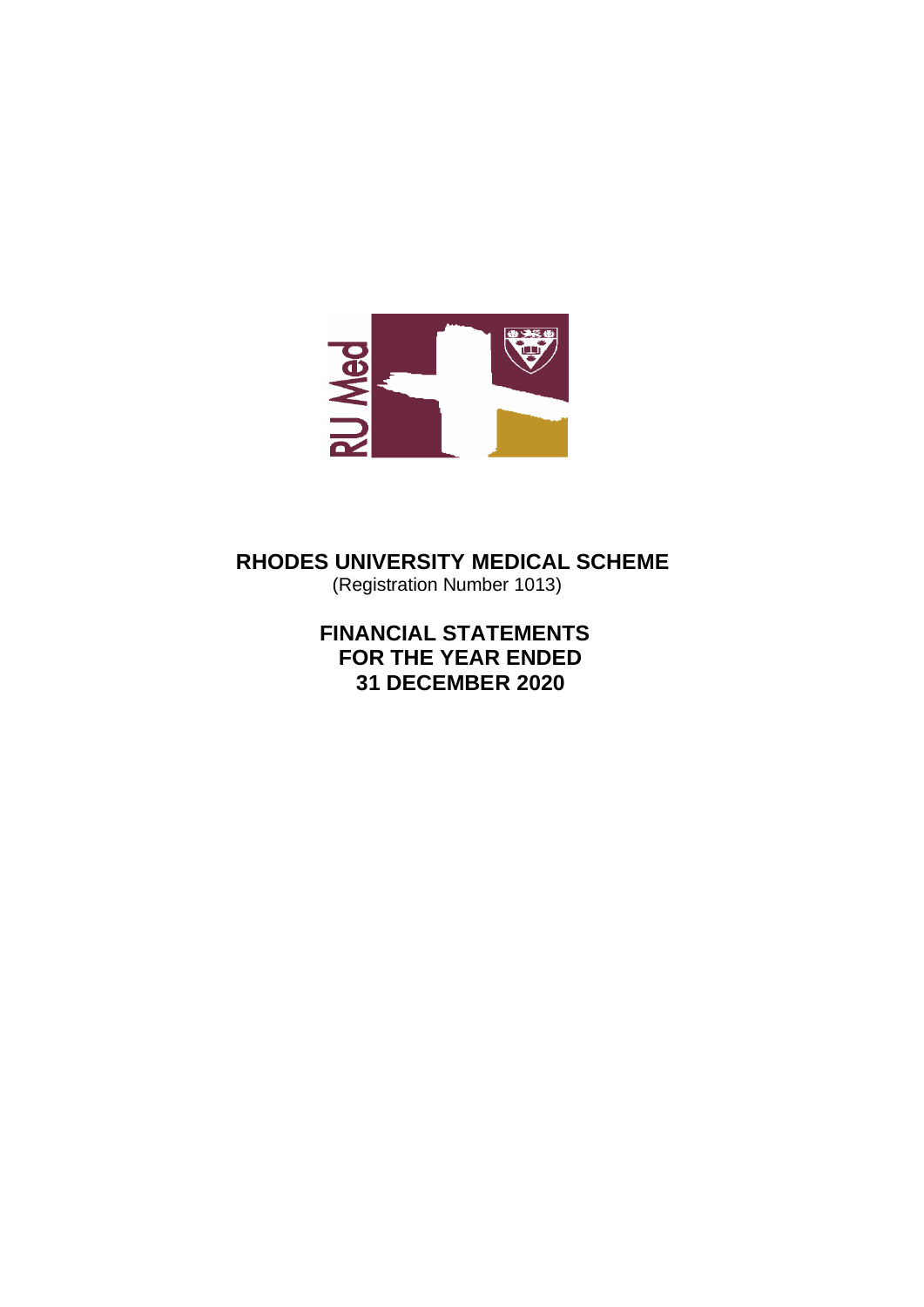## **RHODES UNIVERSITY MEDICAL SCHEME SUMMARISED FINANCIAL REPORT FOR THE YEAR ENDED 31 DECEMBER 2020**

## **REPORT OF THE BOARD OF TRUSTEES**

The Board of Trustees hereby presents its report for the year ended 31 December 2020.

Registration number 1013

## **1. DESCRIPTION OF THE MEDICAL SCHEME**

## **1.1. Terms of registration**

The Rhodes University Medical Scheme is a restricted membership Medical Scheme registered in terms of the Medical Schemes Act 131 of 1998 (the Act), as amended. Membership of the Medical Scheme is restricted to employees and retired employees of Rhodes University and their dependants.

## **1.2. Rhodes University Medical Scheme benefit option**

The Rhodes University Medical Scheme offers a single benefit option which provides comprehensive in and out of hospital benefits. Most out of hospital benefits are paid at scheme tariff after a 20% co-payment by the member which the Board of Trustees believes, encourages the responsible utilization of benefits.

### **1.3. Risk transfer arrangements**

The scheme has entered into a capitation agreement with ER24 for the provision of emergency transport.

## **2. MANAGEMENT AND KEY THIRD PARTY CONTRACTORS**

| 2.1 | Board of Trustees in office during the year under | 2.2 | Principal officer                           |
|-----|---------------------------------------------------|-----|---------------------------------------------|
|     | review:                                           |     |                                             |
|     | D. Sewry (Chairperson)                            |     | M.D. Arendse (appointed effective 1 January |
|     |                                                   |     | 2020)                                       |
|     |                                                   |     |                                             |
|     | G.A.S. Armstrong                                  |     | <b>Rhodes University</b>                    |
|     | R. Walker                                         |     | Grahamstown                                 |
|     | J.P. Gillam                                       |     |                                             |
|     | S.C.M. Smailes                                    |     |                                             |
|     | R. van Rooyen                                     |     |                                             |
|     |                                                   |     |                                             |
| 2.3 | Registered office address:                        | 2.4 | Registered postal address:                  |
|     |                                                   |     |                                             |
|     | Momentum Thebe Ya Bophelo (Pty) Ltd               |     | Momentum Thebe Ya Bophelo (Pty) Ltd         |
|     | 7 Lutman Street                                   |     | P O Box 1672                                |
|     | <b>Richmond Hill</b>                              |     | Port Elizabeth                              |
|     | Port Elizabeth                                    |     | 6000                                        |
|     | 6001                                              |     |                                             |
|     |                                                   |     |                                             |
| 2.5 | Medical Scheme Administrators during the year:    | 2.6 | Auditors                                    |
|     |                                                   |     |                                             |
|     | Momentum Thebe Ya Bophelo (Pty) Ltd               |     | PricewaterhouseCoopers Inc.                 |
|     | 7 Lutman Street                                   |     | <b>Ascot Office Park</b>                    |
|     | <b>Richmond Hill</b>                              |     | Greenacres                                  |
|     | Port Elizabeth                                    |     | Port Elizabeth                              |
|     | 6001                                              |     | 6045                                        |
|     |                                                   |     |                                             |

## **3. INVESTMENT STRATEGY OF THE MEDICAL SCHEME**

The Trustees continue to invest in line with the requirements of the Medical Schemes Act. There has been no change in the policy during the current accounting period. The scheme's investment objectives are to maximise the return on its investments on a long term basis at minimal risk. The investment strategy takes into consideration both constraints imposed by legislation and those imposed by the Board of Trustees. To achieve this, the funds are invested on call and on short-term deposits with major banking institutions.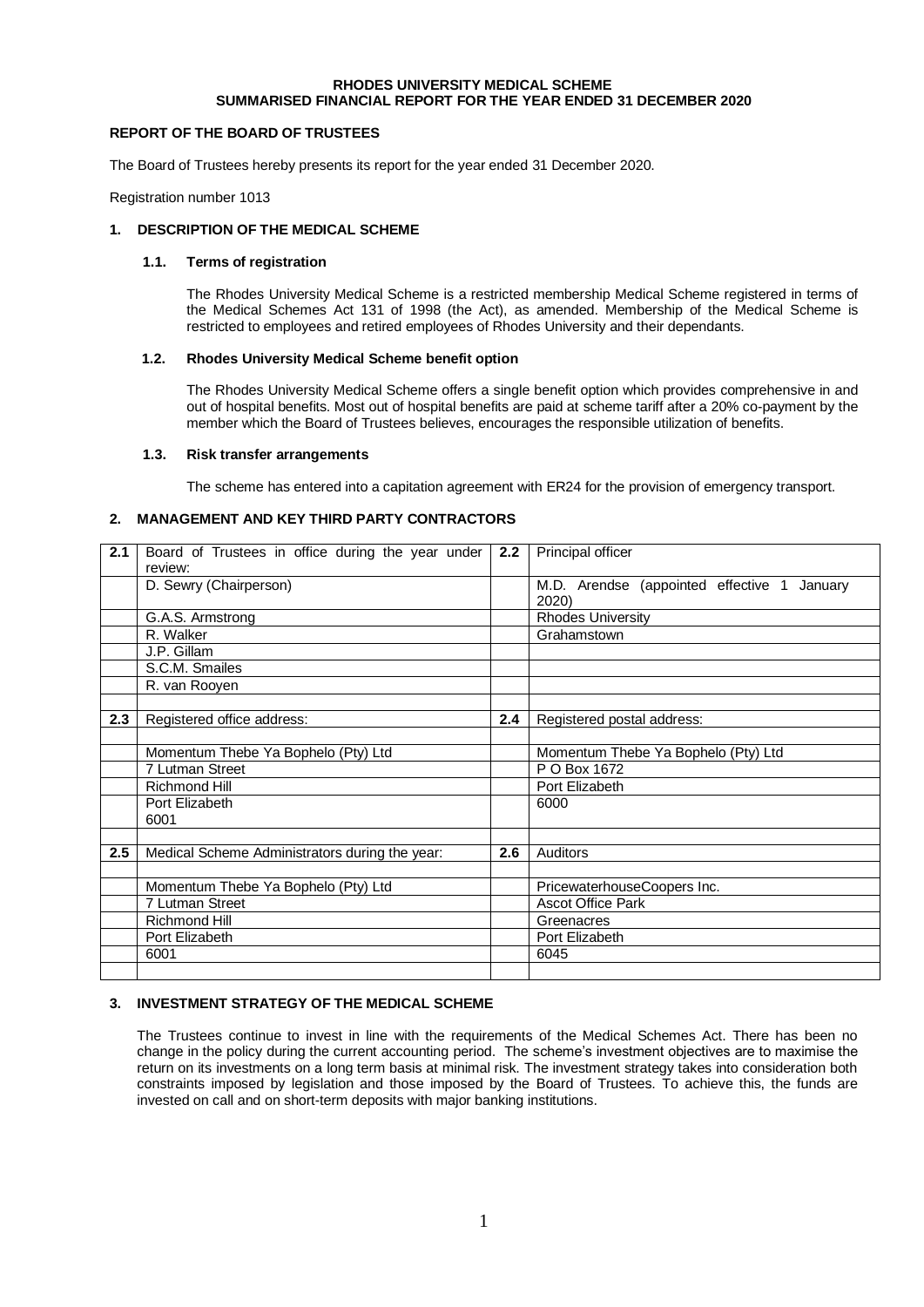## **4. REVIEW OF THE ACCOUNTING PERIOD'S ACTIVITIES**

### **4.1 Operational statistics**

|                                                                   | 2020     | 2019     |
|-------------------------------------------------------------------|----------|----------|
| Average number of members during the accounting period. (N)       | 1 209    | 1 177    |
| Number of members at the end of the accounting period. (N)        | 1 203    | 1 1 8 9  |
| Average number of beneficiaries during the accounting period (N)  | 2 4 5 0  | 2 3 8 5  |
| Number of beneficiaries at 31 December                            | 2 4 3 9  | 2414     |
| Number of dependants at 31 December                               | 1 2 3 6  | 1 2 2 5  |
| Average number of dependants                                      | 1 2 4 1  | 1 208    |
| Dependant ratio at 31 December                                    | 1.03     | 1.03     |
| Net contributions per average beneficiary per month (R)           | 2 040.16 | 1 946.94 |
| Relevant healthcare expenditure per average beneficiary per month |          |          |
| (R)                                                               | 1460.89  | 1 803.75 |
| Non-healthcare expenditure per average beneficiary per month (R)  | 125.94   | 127.75   |
| Relevant healthcare expenditure as a percentage of<br>gross       |          |          |
| contributions (%)                                                 | 71.61    | 92.65    |
| Non-healthcare expenditure as a percentage of gross contributions |          |          |
| (%)                                                               | 6.17     | 6.56     |
| Average age per beneficiary                                       | 39.40    | 39.66    |
| Pensioner ratio at 31 December                                    |          |          |
| (percentage of beneficiaries > 65 years)                          | 17.06%   | 17.32%   |
| Average accumulated funds per member at 31 December (R)           | 68 147   | 53 961   |
| Return on investments as a percentage of investments (%)          | 5.49     | 7.64%    |

### **4.2 Results of operations**

The results of the scheme are set out in the annual financial statements, and the trustees believe that no further clarification is required.

## **4.3 Accumulated funds ratio**

|                         | 2020       | 2019       |  |
|-------------------------|------------|------------|--|
|                         | R          | R          |  |
| Gross contributions     | 59 982 705 | 55 729 130 |  |
| Accumulated funds       | 81 980 262 | 64 159 102 |  |
| Accumulated funds ratio | 136.67%    | 115.13%    |  |

### **4.4 Reserve accounts**

Movement in the reserve accounts are reflected in the financial statements.

### **4.5 Outstanding risk claims**

Movements on the outstanding claims provision are set out in Note 6 to the annual financial statements. There have been no unusual movements that the trustees believe should be brought to the attention of the members of the medical scheme.

### **5. ADMINISTRATION SERVICES**

Momentum Thebe Ya Bophelo (Pty) Ltd, the administrator and managed care provider provides key management information to the scheme. Momentum Thebe Ya Bophelo (Pty) Ltd participates in the financial and operational activities of the scheme, but does not control the scheme.

Administration and managed care fees for the year ended 31 December 2020 paid to Momentum Thebe Ya Bophelo (Pty) Ltd amounted to R 4 437 160 (2019: R 4 103 938).

## **6. GUARANTEES RECEIVED BY THE SCHEME FROM A THIRD PARTY**

There are no guarantees.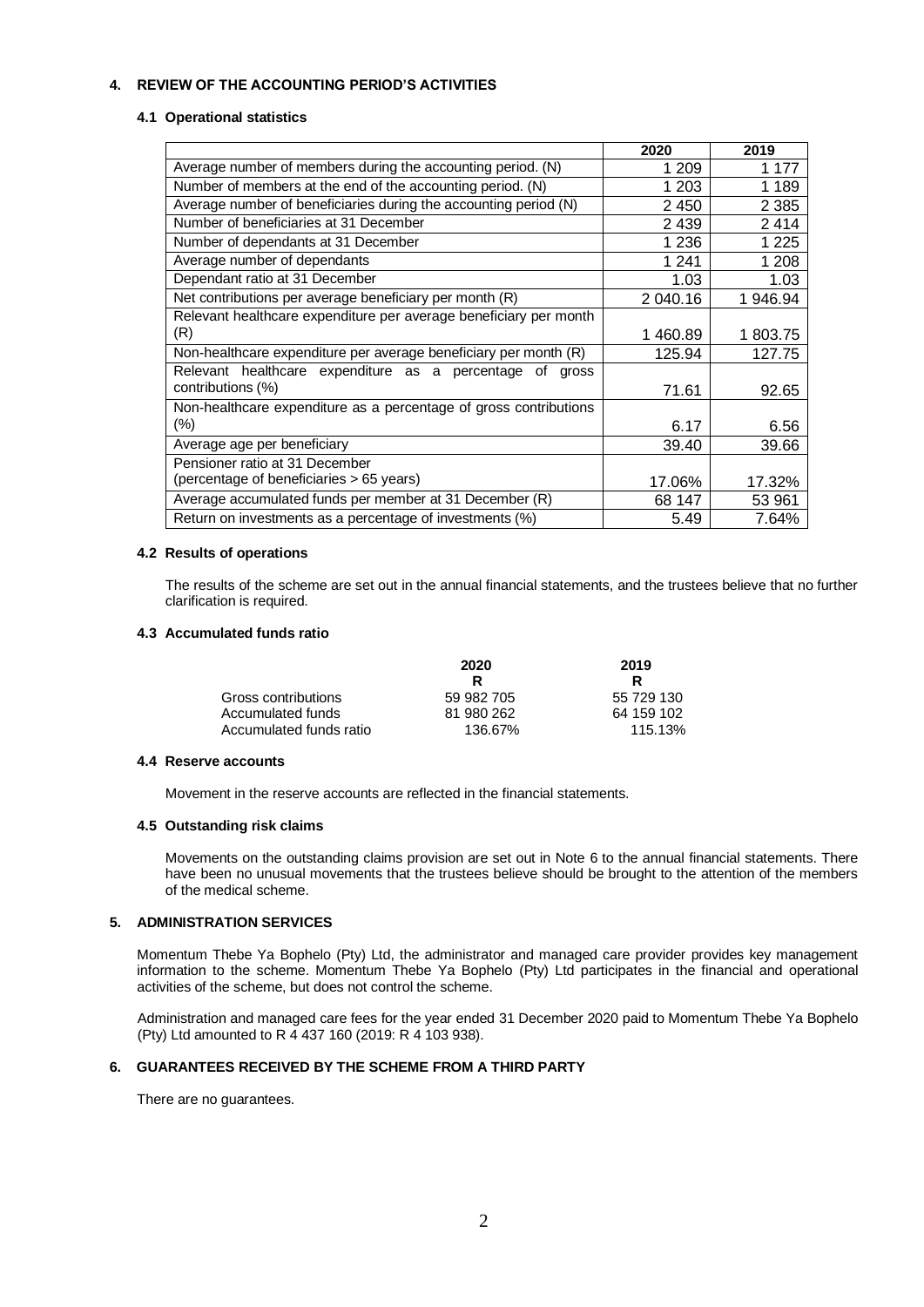## **7. EVENTS AFTER THE REPORTING PERIOD**

On 11 March 2020, the World Health Organisation declared the Covid-19 virus (more commonly referred to as the Corona virus) to be a worldwide pandemic. On 5 March 2020, the National Institute for Communicable Diseases confirmed that a suspected case of Covid-19 had tested positive in KwaZulu Natal, after which it spread to all 9 provinces. On 24 March 2020, President Cyril Ramaphosa ordered a 21 day nationwide lockdown, except for essential service providers. The developments in the spread of the virus and the global impact has negatively affected financial markets but there has been some recovery.

The lockdown ordered by President Ramaphosa was adjusted throughout 2020 to take into account the number of active cases in South Africa which allowed businesses to start operating again.

On 9 December 2020, Health Minister Dr Zweli Mkhize announced that South Africa had entered a second wave of Covid-19 infections with the majority of the new infections being from the Western Cape and Eastern Cape. Due to this re-occurrence, the lockdown level was increased to an adjusted level 3 by the President.

South Africa has negotiated with the various vaccine manufacturers as well as Covax and the WHO to secure vaccines for the South African population. The vaccine strategy is to have a phased rollout with healthcare workers being vaccinated first.

Until such time as South Africa has achieved herd immunity against the virus, there is a very real possibility of a third and fourth wave of infections. The possible financial impact of these are unknown at this stage but based on risk assessments, financial forecasts and the strong financial position of the scheme, the impact of a third and fourth wave is likely to be insignificant. No adjustment to the financial statements for the year ended 31 December 2020 is deemed necessary.

## **8. INVESTMENTS IN AND LOANS TO PARTICIPATING EMPLOYERS OF MEMBERS OF THE MEDICAL SCHEME AND TO OTHER RELATED PARTIES**

The scheme holds no investments in participating employers of scheme members, or other related parties.

## **9. NON-COMPLIANCE MATTERS**

Section 59(2)

Certain claims were paid in excess of 30 days after receipt by the administrator as a result of queries to be investigated/ audited in relation thereto. Non-compliance could impact on the relationship with members and providers. Procedures and policies are in place to manage late payment of claims including a weekly report of claims held for investigation which is checked and signed by management to ensure that the 30 day limit is not exceeded. This practice ensures accurate claims processing and is in the interest of the risk management of the scheme.

### Section 26(7)

Certain contributions were not received within three days of becoming due. Non-compliance could affect the cash flow of the scheme and lead to member benefits being suspended. Due to the short duration of the contributions being outstanding, this is not significant. A credit control process is in place to address this matter.

The Trustees do not consider that these non-compliance matters have had a significant impact on the operations of the scheme or on the Annual Financial Statements.

### **10. AUDIT COMMITTEE**

During 2020 the committee comprised: Prof. H. Nel, Prof. R .Walker, Ms. D. Philipson, Prof. K. Maree and Mr. J.P. Gillam. The meeting was chaired by Ms. D. Philipson.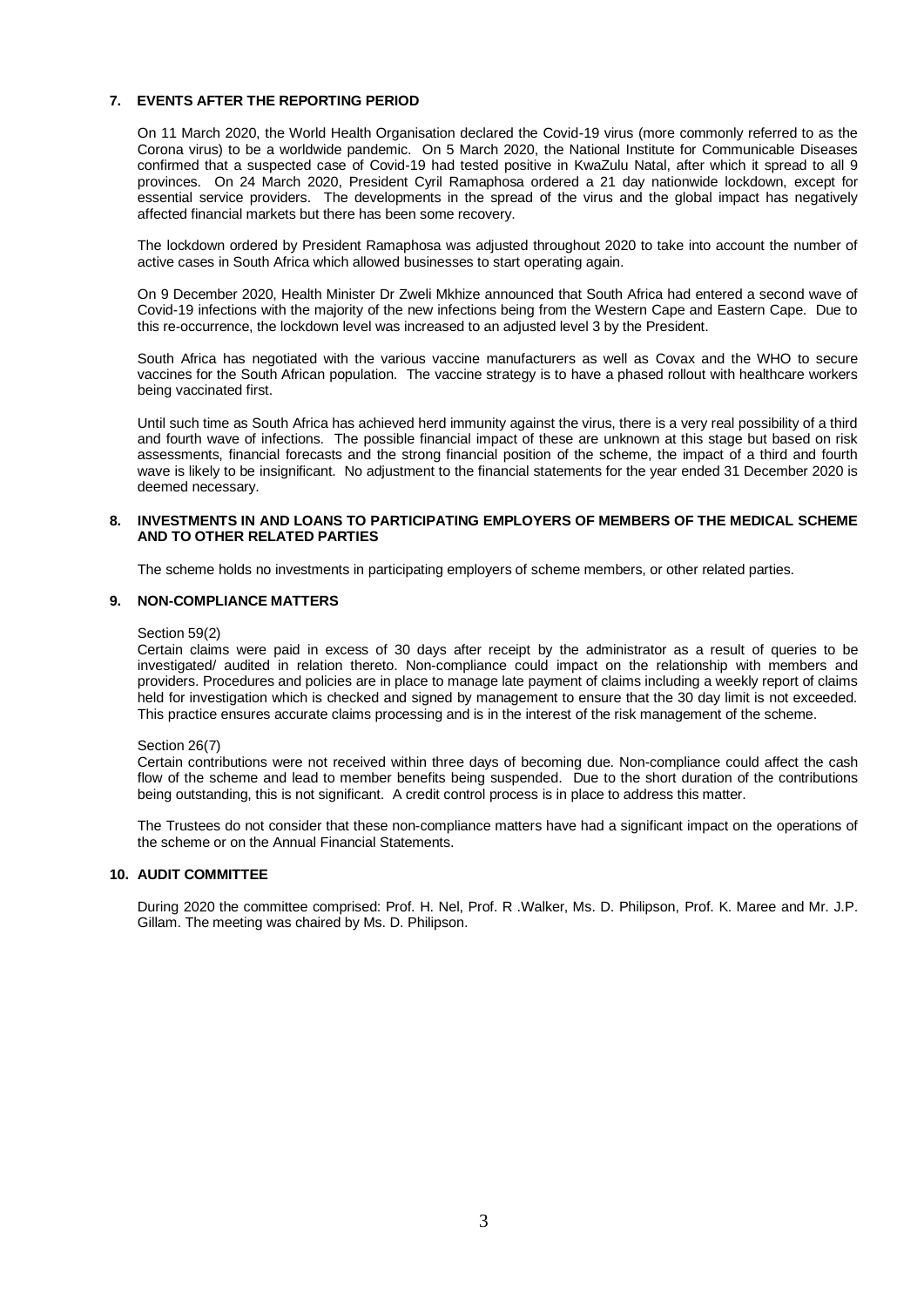## **11. MEETING ATTENDANCE AND REMUNERATION**

The following schedule sets out Board of Trustees meeting attendances, attendances by members of Board subcommittees. The Trustees were not remunerated.

| Trustee/Sub-Committee<br>Member                              | <b>Board Meetings</b> |   | Audit/Investment<br><b>Committee Meetings</b> |   |  |
|--------------------------------------------------------------|-----------------------|---|-----------------------------------------------|---|--|
|                                                              |                       | B |                                               | в |  |
| G. Armstrong*                                                |                       |   |                                               |   |  |
| R. Walker*                                                   |                       | 3 | 2                                             |   |  |
| D. Sewry*                                                    |                       |   |                                               |   |  |
| J.P. Gillam*                                                 |                       | З | っ                                             | っ |  |
| S.C.M. Smailes*                                              |                       | З |                                               |   |  |
| R. van Rooyen*                                               |                       |   |                                               |   |  |
| D. Phillipson                                                |                       | ⌒ | っ                                             | ◠ |  |
| K. Maree                                                     |                       |   | っ                                             |   |  |
| H. Nel                                                       |                       |   | ኅ                                             |   |  |
| M. Arendse (Principal Officer) -<br>appointed 1 January 2020 |                       |   |                                               |   |  |

\* - Trustee

A = Total possible number of meetings that could have been attended

 $B =$  Actual number of meetings attended.

 $1\omega$ 

\_\_\_\_\_\_\_\_\_\_\_\_\_\_\_\_\_\_\_\_\_ Date: \_\_\_\_\_\_\_\_\_\_\_\_\_\_\_\_ 23 April 2021

D. Sewry **Chairperson**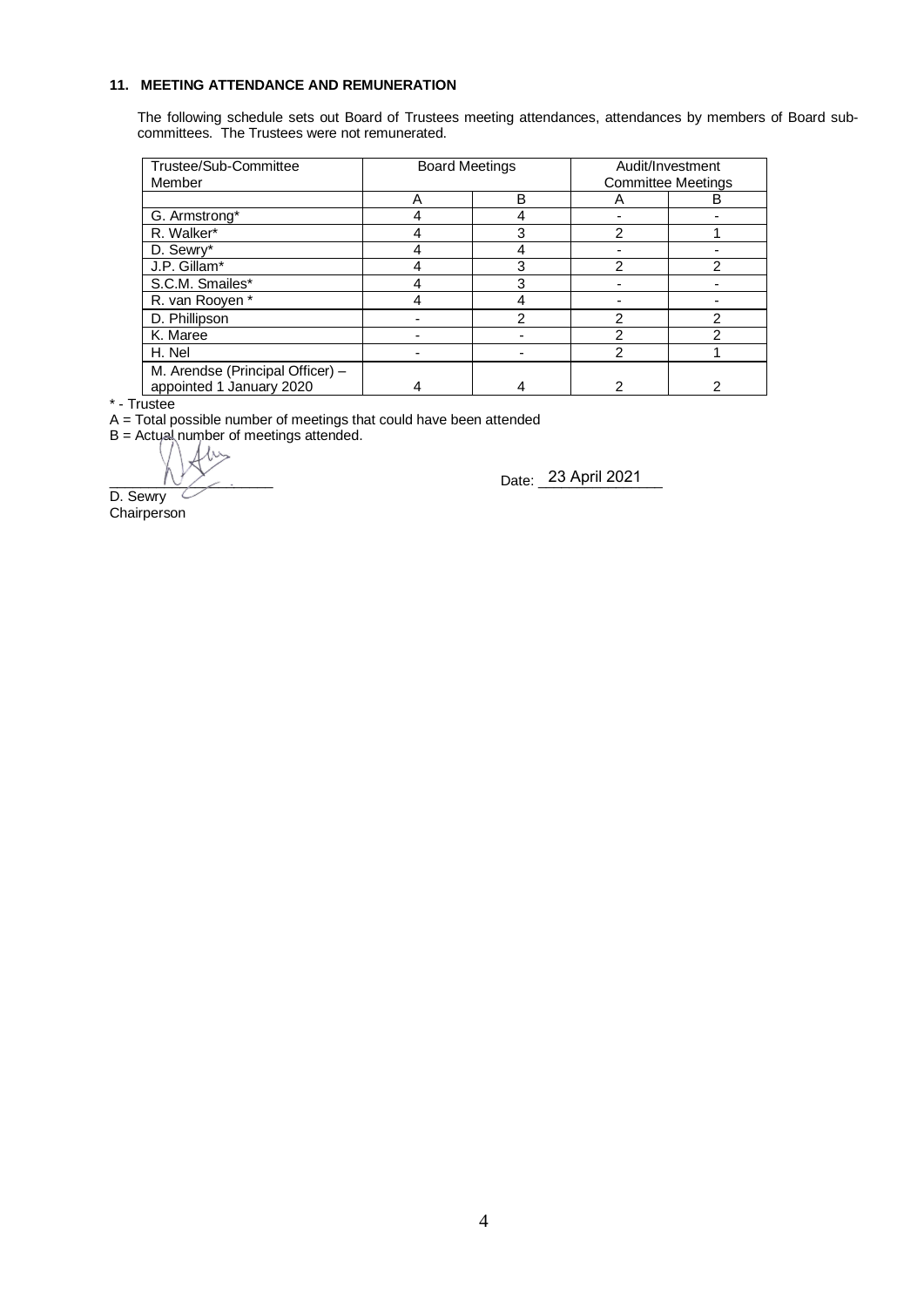

# **Independent Auditor's Report on Summarised Financial Statements**

# *To the Members of Rhodes University Medical Scheme*

# *Opinion*

The summarised financial statements, as set out on pages 5 to 6, which comprise the summarised statement of financial position as at 31 December 2020, and the summarised statement of comprehensive income, summarised statement of changes in funds and reserves and summarised statement of cash flow for the year then ended, and related notes, are derived from the audited financial statements of Rhodes University Medical Scheme (the Scheme) for the year ended 31 December 2020.

In our opinion, the accompanying summarised financial statements are consistent, in all material respects, with the audited financial statements, in accordance with the content and disclosure requirements of Circular 6 of 2013 issued by the Council for Medical Schemes.

# *Summarised Financial Statements*

The summarised financial statements do not contain all the disclosures required by International Financial Reporting Standards and the Medical Schemes Act of South Africa. Reading the summarised financial statements and the auditor's report thereon, therefore, is not a substitute for reading the audited financial statements and the auditor's report thereon. The summarised financial statements and audited financial statements do not reflect the effects of events that occurred subsequent to the date of our report on the audited financial statements.

## *The Audited Financial Statements and Our Report Thereon*

We expressed an unmodified audit opinion on the audited financial statements in our report dated 13 April 2021. That report also includes:

The communication of a key audit matter.

# *Trustees' Responsibility for the Summarised Financial Statements*

The trustees are responsible for the preparation of the summarised financial statements in accordance with the content and disclosure requirements of Circular 6 of 2013 issued by the Council for Medical Schemes.

# *Auditor's Responsibility*

Our responsibility is to express an opinion on whether the summarised financial statements are consistent, in all material respects, with the audited financial statements based on our procedures, which were conducted in accordance International Standards on Auditing (ISA) 810 (Revised), *Engagements to Report on Summary Financial Statements*.

Incontratione loyers 2

**PricewaterhouseCoopers Inc. Director: AF Puggia Registered Auditor 23 April 2021 Port Elizabeth**

PricewaterhouseCoopers Inc.**,** Ascot Office Park, 1 Ascot Road, Greenacres, Port Elizabeth, 6045 P O Box 27013, Greenacres, 6057  $T: +27(0)$  41 391 4400,  $F: +27(0)$  41 391 4500, www.pwc.co.za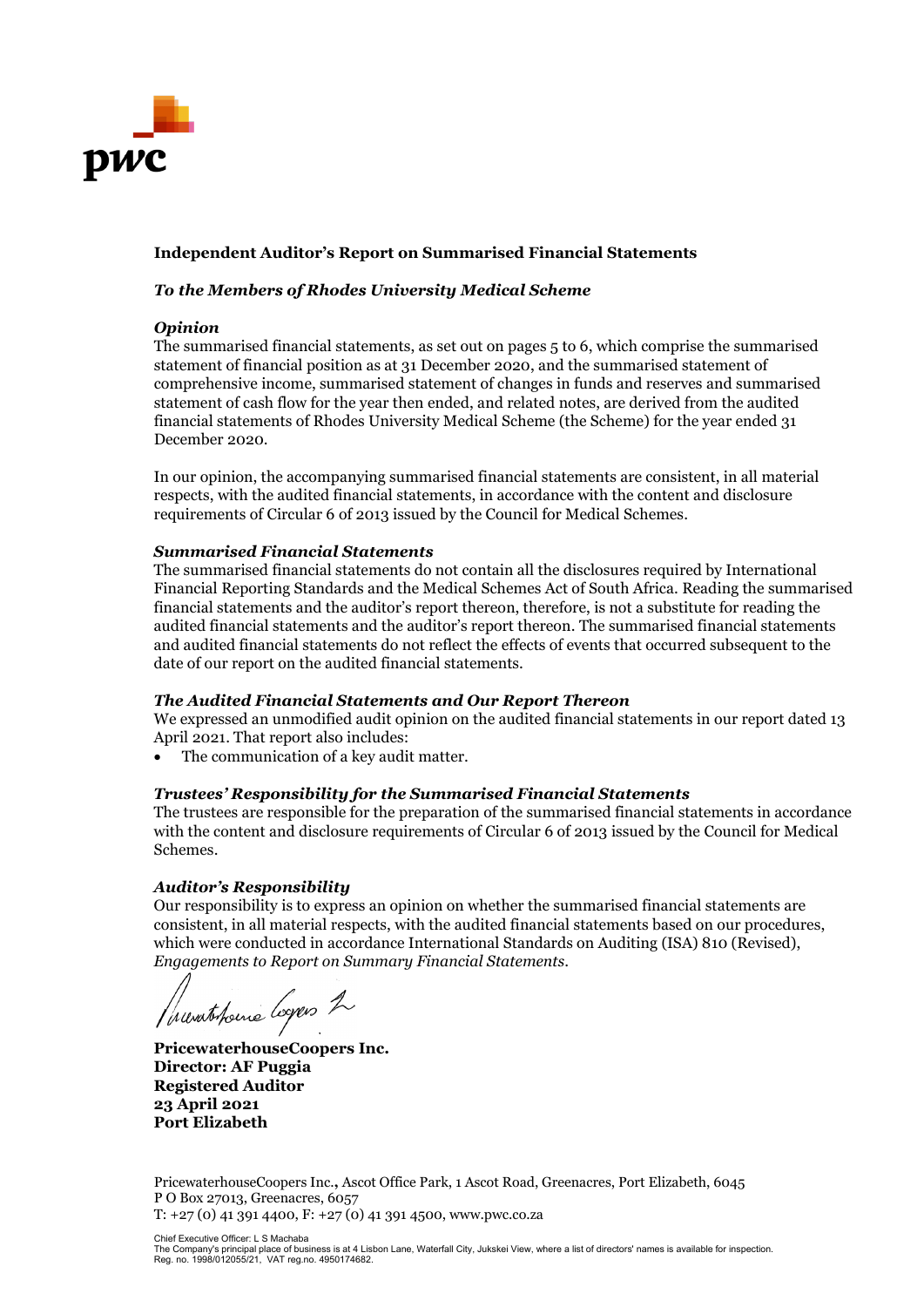| SUMMARISED STATEMENT OF FINANCIAL POSITION<br>31 DECEMBER 2020  |                                    |                                     |                                   | SUMMARISED STATEMENT OF COMPREHENSIVE INCOME<br>FOR THE YEAR ENDED 31 DECEMBER 2020 |            |              |            |
|-----------------------------------------------------------------|------------------------------------|-------------------------------------|-----------------------------------|-------------------------------------------------------------------------------------|------------|--------------|------------|
|                                                                 | <b>Notes</b>                       | 2020<br>R.                          | 2019<br>R                         |                                                                                     | 2020<br>R  | <b>Notes</b> | 2019<br>R  |
| <b>ASSETS</b>                                                   |                                    |                                     |                                   |                                                                                     |            |              |            |
| <b>Non-current assets</b><br>Investments                        |                                    | 23 314 105                          | 3831797                           | <b>Risk contribution</b><br>income                                                  | 59 982 705 | 5            | 55 729 130 |
| <b>Current assets</b>                                           |                                    | 63 006 924                          | 64 536 275                        | Risk claims incurred                                                                | (41675211) |              | (50849218) |
| Investments                                                     |                                    | 49 500 000                          | 48 400 000                        | Net result of risk<br>transfer arrangement                                          |            |              |            |
| Trade and other<br>receivables                                  |                                    | 5 235 723                           | 5888667                           | Managed care<br>services (accredited                                                | (125945)   | 8            | 282713     |
| Cash and cash<br>equivalents                                    |                                    | 8 271 201                           | 10 247 608                        | organisations)                                                                      | (1150425)  |              | (1064011)  |
| <b>Total assets</b>                                             |                                    | 86 321 029                          | 68 368 072                        | Gross healthcare<br>result                                                          | 17 031 124 |              | 4 098 614  |
| <b>FUNDS AND</b><br><b>LIABILITIES</b>                          |                                    |                                     |                                   | Administration<br>expenditure                                                       | (3716102)  |              | (3632745)  |
| Members' funds                                                  |                                    | 81 986 637                          | 64 183 394                        | Impairment<br>reversal/(losses):<br>Trade and other<br>receivables                  | 13 291     |              | (23941)    |
| Accumulated funds                                               |                                    | 81 980 262                          | 64 159 102                        | Net healthcare result                                                               | 13 328 313 |              | 441 928    |
| <b>Revaluation reserve</b><br>$-$ investments                   |                                    | 6 3 7 5                             | 24 29 2                           | Other income                                                                        | 4 492 847  |              | 4 811 894  |
| <b>Current liabilities</b>                                      |                                    | 4 334 392                           | 4 184 678                         | Net surplus for the<br>year                                                         | 17 821 160 |              | 5 253 822  |
| Trade and other<br>payables<br>Outstanding risk                 |                                    | 834 392                             | 684 678                           | Other<br>comprehensive                                                              |            |              |            |
| claims provision                                                | 3.1                                | 3 500 000                           | 3 500 000                         | income<br>Fair value                                                                |            |              |            |
| <b>Total funds and</b><br>liabilities                           |                                    | 86 321 029                          | 68 368 072                        | adjustments on<br>investments at fair                                               |            |              |            |
|                                                                 |                                    |                                     |                                   | value through other<br>comprehensive<br>income                                      | (17 917)   |              | (8256)     |
|                                                                 |                                    |                                     |                                   | Total comprehensive<br>income for the year                                          | 17 803 243 |              | 5 245 566  |
| SUMMARISED STATEMENT OF CHANGES IN FUNDS AND RESERVES           |                                    |                                     |                                   | SUMMARISED STATEMENT OF CASH FLOW                                                   |            |              |            |
| FOR THE YEAR ENDED 31 DECEMBER 2020                             |                                    |                                     |                                   | FOR THE YEAR ENDED 31 DECEMBER 2020                                                 |            |              |            |
|                                                                 | <b>Accumulated</b><br><b>Funds</b> | Fair value<br>adjustment<br>reserve | Total<br>Members'<br><b>Funds</b> |                                                                                     | 2020<br>R  |              | 2019<br>R  |
| Balance as at 1                                                 | R                                  | R                                   | R                                 | Net cash inflow/(outflow) from<br>operating activities                              | 14 169 695 |              | (1564637)  |
| January 2019<br>Net surplus for the                             | 58 905 280                         | 32 548                              | 58 937 828                        | Net cash (outflow)/inflow from<br>investing activities                              | (16146102) |              | 6 676 118  |
| year<br>Fair value                                              | 5 253 822                          |                                     | 5 253 822                         |                                                                                     |            |              |            |
| adjustments of<br>investments at fair<br>value through          |                                    |                                     |                                   | <b>NET (DECREASE)/INCREASE</b><br>IN CASH AND<br><b>CASH EQUIVALENTS</b>            | (1976407)  |              | 5 111 481  |
| other<br>comprehensive                                          |                                    |                                     |                                   | Cash equivalents at beginning                                                       |            |              |            |
| income                                                          |                                    | (8256)                              | (8256)                            | of period                                                                           | 10 247 608 |              | 5 136 127  |
| <b>Balance as at 31</b><br>December 2019<br>Net surplus for the | 64 159 102                         | 24 29 2                             | 64 183 394                        | <b>CASH AND CASH</b><br><b>EQUIVALENTS AT END OF</b><br><b>PERIOD</b>               |            | 8 271 201    | 10 247 608 |
| year<br>Fair value                                              | 17 821 160                         |                                     | 17 821 160                        |                                                                                     |            |              |            |
| adjustments of<br>investments at fair<br>value through          |                                    |                                     |                                   |                                                                                     |            |              |            |
| other<br>comprehensive                                          |                                    |                                     |                                   |                                                                                     |            |              |            |
| income<br><b>Balance as at 31</b>                               |                                    | (17917)                             | (17 917)                          |                                                                                     |            |              |            |
| December 2020                                                   | 81 980 262                         | 6 3 7 5                             | 81 986 637                        |                                                                                     |            |              |            |